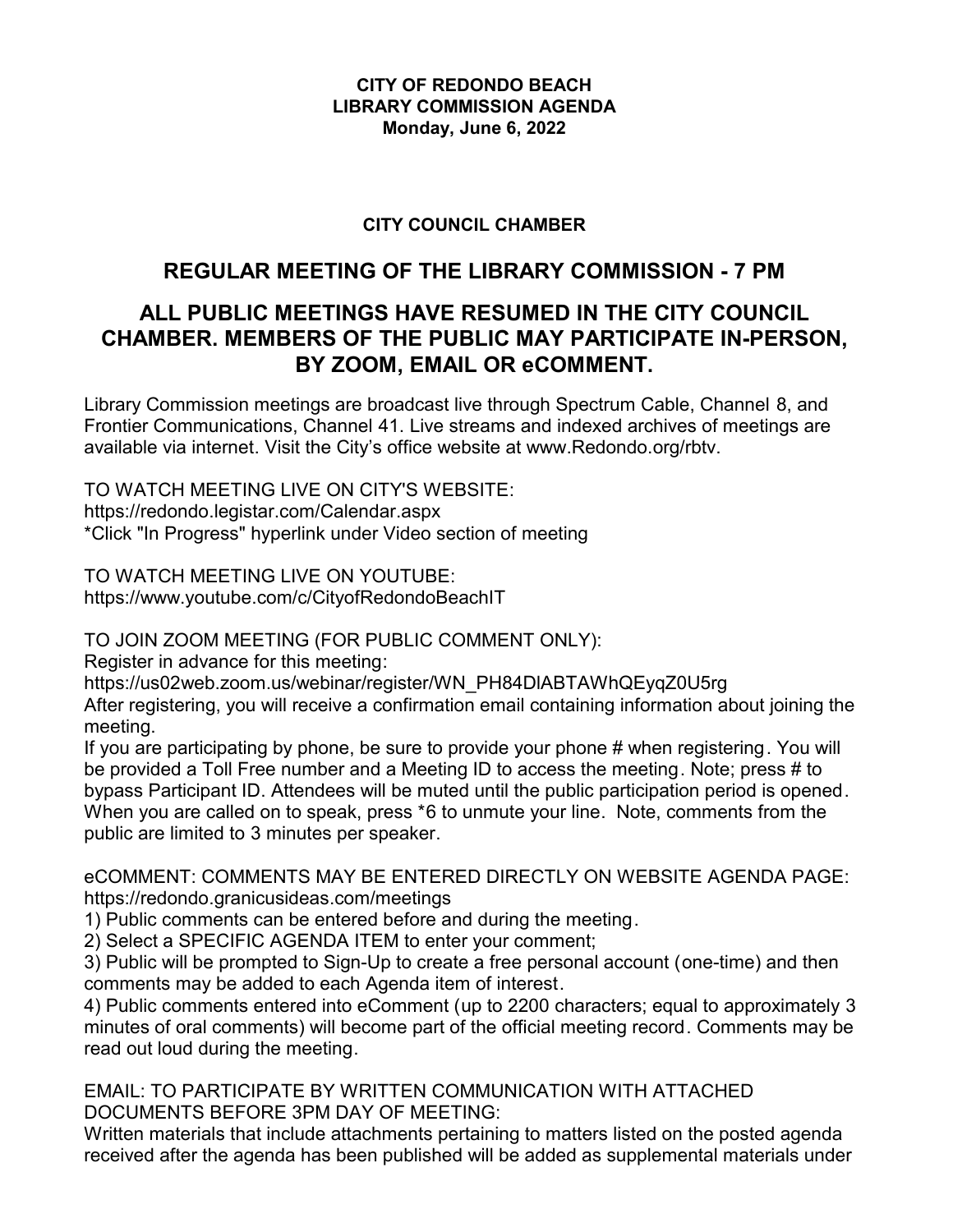## **REGULAR MEETING OF THE LIBRARY COMMISSION - 7 PM**

- **A. CALL MEETING TO ORDER**
- **B. ROLL CALL**
- **C. SALUTE TO THE FLAG**
- **D. APPROVE ORDER OF AGENDA**

#### **E. BLUE FOLDER ITEMS - ADDITIONAL BACK UP MATERIALS**

*Blue folder items are additional back up material to administrative reports and/or public comments received after the printing and distribution of the agenda packet for receive and file.*

#### **F. CONSENT CALENDAR**

*Business items, except those formally noticed for public hearing, or discussion are assigned to the Consent Calendar. The Commission Members may request that any Consent Calendar item(s) be removed, discussed, and acted upon separately. Items removed from the Consent Calendar will be taken up under the "Excluded Consent Calendar" section below. Those items remaining on the Consent Calendar will be approved in one motion following Oral Communications.*

- **F.1.** [APPROVE AFFIDAVIT OF POSTING FOR THE REDONDO BEACH LIBRARY](http://redondo.legistar.com/gateway.aspx?m=l&id=/matter.aspx?key=5793) COMMISSION MEETING OF JUNE 6, 2022
- **F.2.** [APPROVAL OF THE MINUTES FROM THE REGULAR LIBRARY COMMISSION](http://redondo.legistar.com/gateway.aspx?m=l&id=/matter.aspx?key=5794) MEETINGS OF FEBRUARY 7, 2022 AND APRIL 4, 2022

## **G. EXCLUDED CONSENT CALENDAR ITEMS**

#### **H. PUBLIC PARTICIPATION ON NON-AGENDA ITEMS**

This section is intended to provide members of the public with the opportunity to comment on any subject that *does not appear on this agenda for action. This section is limited to 30 minutes. Each speaker will be afforded three minutes to address the Commission. Each speaker will be permitted to speak only once. Written requests, if any, will be considered first under this section.*

## **I. ITEMS CONTINUED FROM PREVIOUS AGENDAS**

- **I.1.** [DISCUSSION OF FY2022-23 BUDGET](http://redondo.legistar.com/gateway.aspx?m=l&id=/matter.aspx?key=5574)
- **I.2.** [DISCUSSION OF LIBRARY BANNERS](http://redondo.legistar.com/gateway.aspx?m=l&id=/matter.aspx?key=5575)
- **I.3.** [DISCUSSION OF OPEN+ACCESS](http://redondo.legistar.com/gateway.aspx?m=l&id=/matter.aspx?key=5576)
- **J. ITEMS FOR DISCUSSION PRIOR TO ACTION**
- **J.1.** [DISCUSSION OF THE 2022 SUMMER READING PROGRAM](http://redondo.legistar.com/gateway.aspx?m=l&id=/matter.aspx?key=5573)
- **J.2.** [DISCUSSION OF VETERANS PARK COMMUNITY CENTER](http://redondo.legistar.com/gateway.aspx?m=l&id=/matter.aspx?key=5774)
- **J.3.** [DIRECTOR'S REPORT](http://redondo.legistar.com/gateway.aspx?m=l&id=/matter.aspx?key=5755)
- **K. MEMBER ITEMS AND REFERRALS TO STAFF**